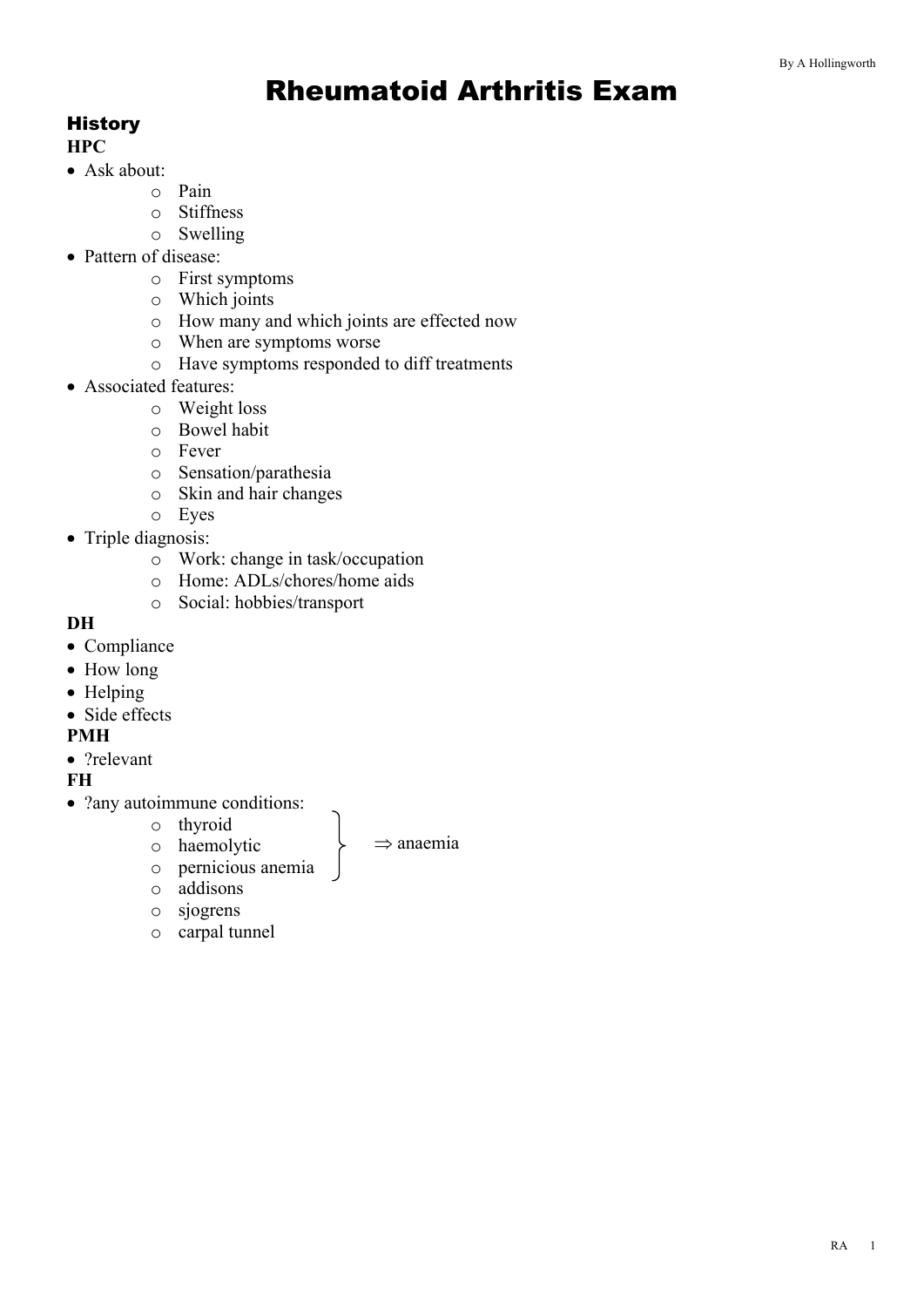# Hand Examination

- Roll sleves
- Pillow under hands
- Head to toe observe:
	- o Cushingoid features:
		- Moon facies
		- § Buffalo hump
	- o ?walking aids

## Look

- [*in pronation*]
- Nails
- o Psoriatic
- o Vasculitic changes
- fingers
- Wrist ?prev carpel tunnel scar
- [*touch fingers to shoulders*]
- Look for nodules
- Run fingers down for earm for temp [*in supination*]
- Look for:
	- o Palmar erythema
		- o Dupytrens
		- o Thenar eminence bulk

## Feel

[IF I HURT YOU AT ANY POINT TELL ME IMMEDIATELY  $\Rightarrow$  offer to examiner to stop due to pain] • ?tendernous

- $\bullet$  temp using back of hand
- Fingers pinch skin on back for tightness  $\rightarrow$ sclerodactyly
- palpate each joint /nodule
- MCP squeeze squeeze laterally
	- $\rightarrow$  pain  $\approx$  active inflammation

## **Nerve tests**

- Sensation:
	- $\circ$  Ulnar: base 5<sup>th</sup> digit
	- $\circ$  Median: base 2<sup>nd</sup> digit
	- o Radial: snuff box
- Motor:
- o Median
	- elbow lesion loss AbPB and FPL  $2<sup>nd</sup>$  digit
	- Carpel tunnel lesion  $\approx$  FDP of 2<sup>nd</sup> digit spared
- o Ulnar:
	- Elbow lesion loss interossei and FPL  $4<sup>th</sup>$  digit
	- Guyons canal lesion FDP of  $4<sup>th</sup>$  digit spared
- o Radial:
	- Check wrist extension
- Offer to do Tinnels/Phalen test

#### **Signs**:

- Boutonnier = hyper extension of DIP  $\rightarrow$  due to rupture central portion ext tendon
- Swan Neck = hyper ext PIP, fixed flex  $DIP$  $\rightarrow$  due to fiboritc contraction of interossei
- Mallet Finger = fixed flex contracture at DIP
- Z shaped thumb
- Trigger finger & shortening
- MCP ulnar deviation
- MCP subluxation
- Prominent ext tendon  $2<sup>nd</sup>$  to interossei atrophy
- Loss guttering between MCPs  $2<sup>nd</sup>$  swelling
- Sausage shaped fingers